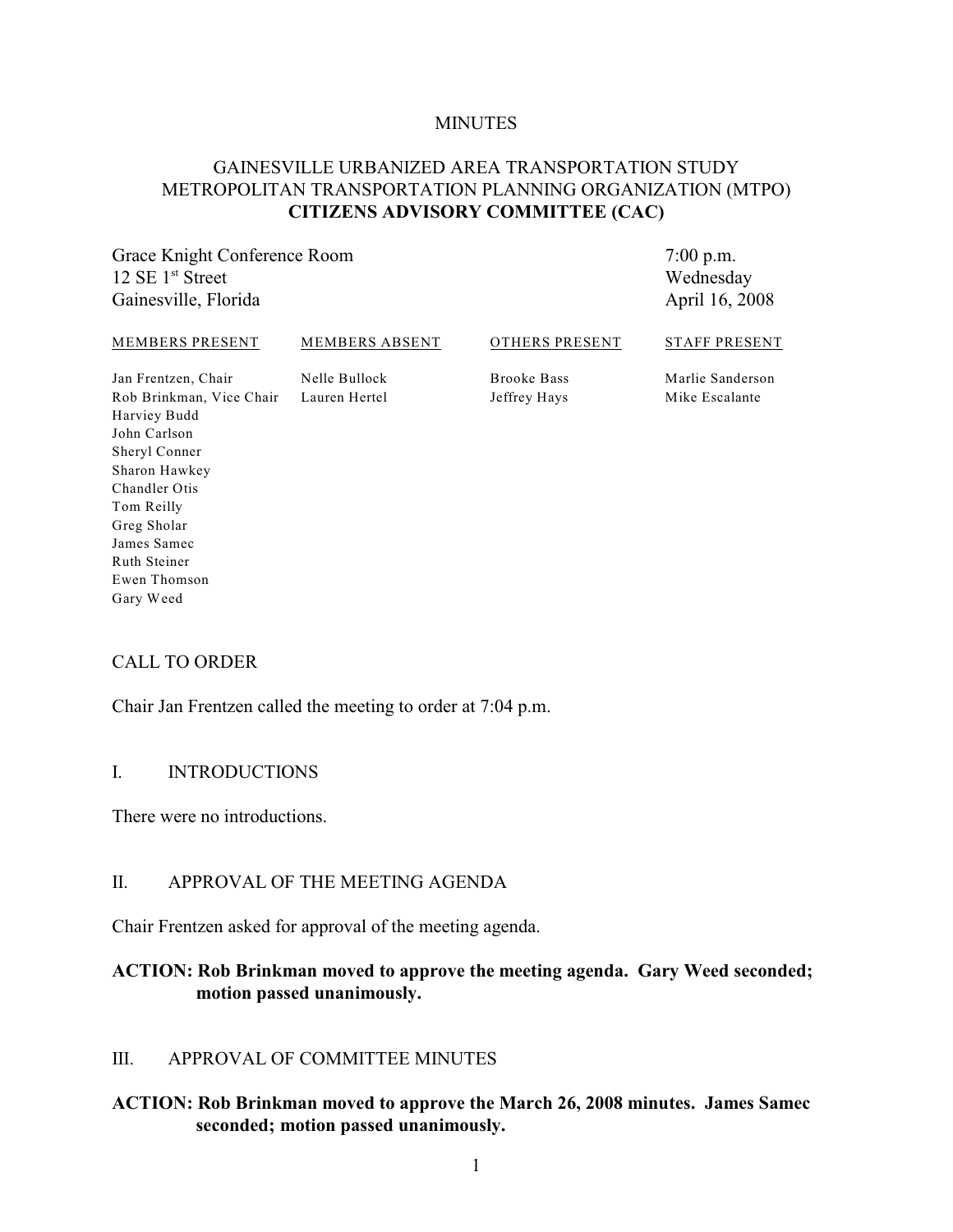## IV. CHAIRMAN'S REPORT

Mr. Marlie Sanderson, MTPO Director of Transportation Planning, announced that the next MTPO meeting is scheduled for May  $29<sup>th</sup>$  at 6:00 p.m. in the Jack Durrance Auditorium. He said that the CAC's next meeting is scheduled for May  $13<sup>th</sup>$ .

## V. DRAFT ALACHUA COUNTY LONG TERM CONCURRENCY MANAGEMENT SYSTEM

Mr. Sanderson stated that the CAC tabled discussion of the County's Long Term Concurrency Management System at its March meeting.

Mr. Jeffrey Hays, Alachua County Planner, discussed the County's Long Term Concurrency Management System and answered questions.

**ACTION: John Carlson moved to recommend that the Alachua County Commission approve the Alachua County Long Term Concurrency Management System table, as amended to include Road Segments A, B and C from the Future Roadway Capacity Needs table. Gary Weed seconded.**

## **SUBSTITUTE ACTION:**

**Ruth Steiner moved to recommend that the Alachua County Commission approve:**

- **1. Roadway Segments A, C, D and G on the Alachua County Long Term Concurrency Management System table;**
- **2. Roadway Segments D, E, G, J and an alignment for Roadway Segments A and B that avoid the Strategic Ecosystem on the Future Roadway Capacity Needs table; and**
- **3. incorporate the Alachua Countywide Bicycle Master Plan and Bus Rapid Transit System Plan that is being developed in the Alachua County Long Term Concurrency Management System.**

**Harvey Budd seconded. Ruth Steiner requested that the motion be split.**

## **SPLIT SUBSTITUTE ACTION PART ONE:**

**Ruth Steiner moved to recommend that the Alachua County Commission approve Roadway Segments A, C, D and G on the Alachua County Long Term Concurrency Management System table. Harvey Budd seconded; motion passed 8 to 4.**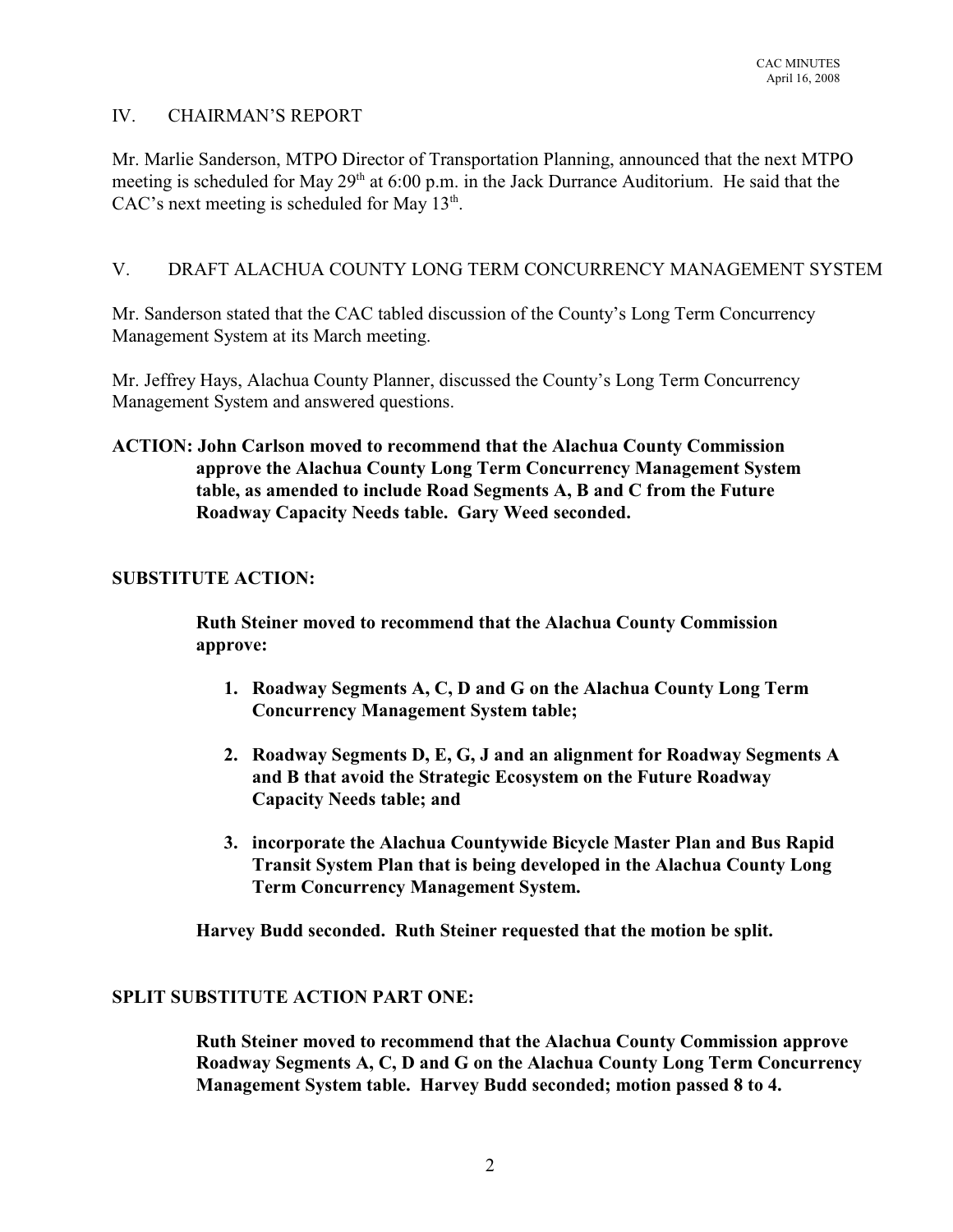#### **SECOND SUBSTITUTE ACTION:**

**Ruth Steiner moved to amend the CAC recommendation to the Alachua County Commission for the:**

- **1. Alachua County Long Term Concurrency Management System table to add from the County staff recommended Future Roadway Capacity Needs table Roadway Segments A and B such that they avoid the strategic ecosystem and Roadway Segment H; and**
- **2. Future Roadway Capacity Needs table to add from the County Staff recommended Alachua County Long Term Concurrency Management System table Roadway Segments B, F and H.**

**Harvey Budd seconded; motion passed 10 to 1.**

- **ACTION: Ruth Steiner moved to recommend that the Alachua County Commission incorporate in the Alachua County Long Term Concurrency Management System with the Alachua Countywide Bicycle Master Plan and the Bus Rapid Transit System Plan that is being developed. Harvey Budd seconded; motion passed unanimously.**
- **ACTION: Harvey Budd moved to amend the CAC Future Roadway Capacity Needs table recommendation to delete Roadway Segments E and J. Sheryl Conner seconded. Sharon Hawkey requested that the motion be split.**

### **SPLIT ACTION PART ONE:**

**Harvey Budd moved to amend the CAC Future Roadway Capacity Needs table recommendation to delete Roadway Segments E. Sheryl Conner seconded; motion failed 3 to 8.**

#### **SUBSTITUTE ACTION:**

**Sharon Hawkey moved to revise the description of Roadway Segment J of the CAC Future Roadway Capacity Needs table to state "Tower Road" and "improve for greater capacity." Ruth Steiner seconded; motion passed unanimously.**

**ACTION: Ruth Steiner moved to recommend that if Future Roadway Capacity Needs table Roadway Segment E is built, it should be built with a linear park design. Sheryl Conner seconded; motion passed 9 to 2.**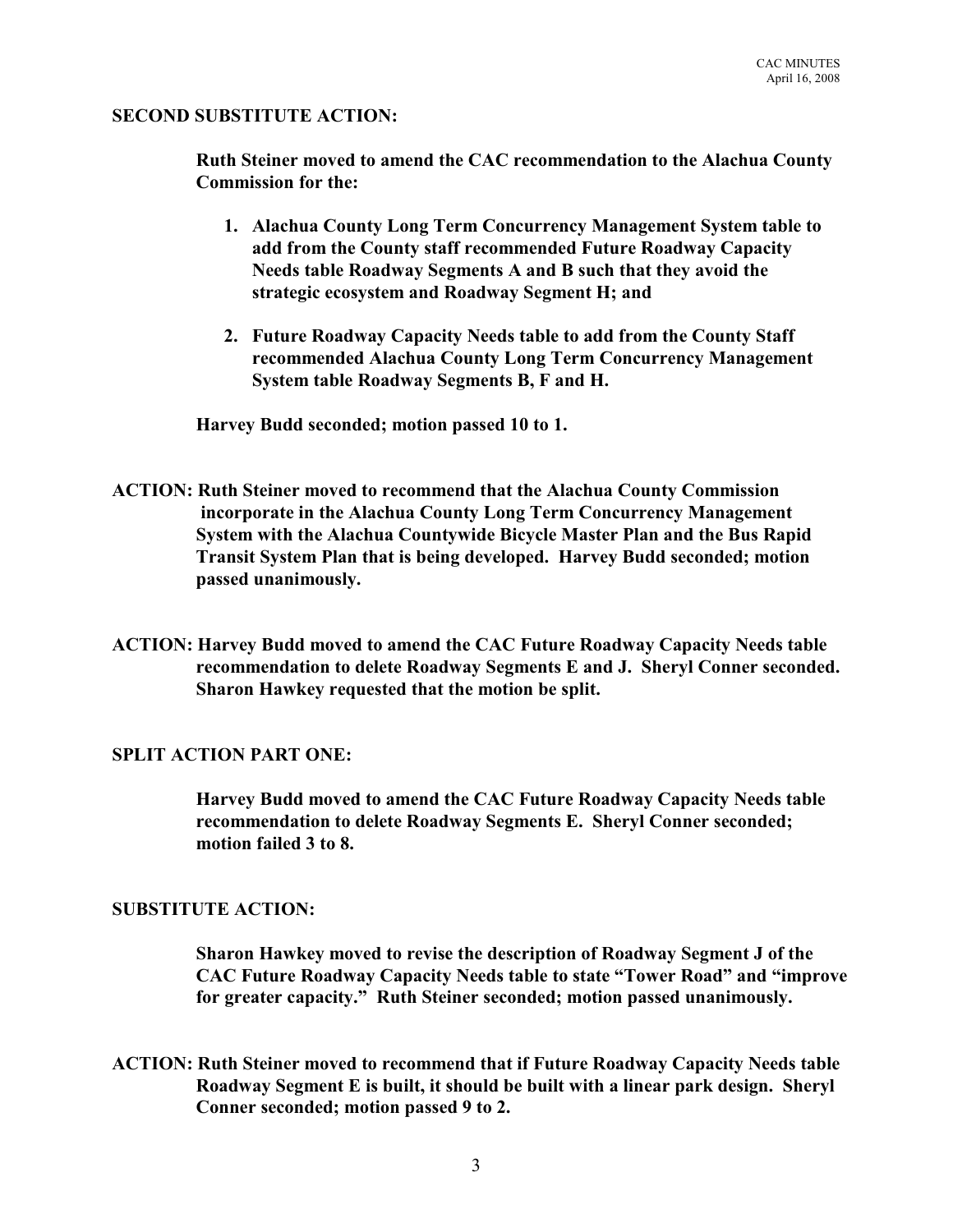The CAC recommendations for the Alachua County Long Term Concurrency Management System table are shown in Exhibit 1.

The CAC recommendations for the Alachua County Future Roadway Capacity Needs table are shown in Exhibit 2.

## X. INFORMATION ITEMS

Chair Frentzen discussed the Old Florida Heritage Highway.

**It was a consensus of the CAC to receive a presentation on the Old Florida Heritage Highway from County staff at a future CAC meeting.**

### ADJOURNMENT

## **ACTION: Ruth Steiner moved to adjourn the CAC meeting. Rob Brinkman seconded; motion passed unanimously.**

 $\_$  , and the set of the set of the set of the set of the set of the set of the set of the set of the set of the set of the set of the set of the set of the set of the set of the set of the set of the set of the set of th

The meeting was adjourned at 9:32 p.m.

Date Jan Frentzen, Chair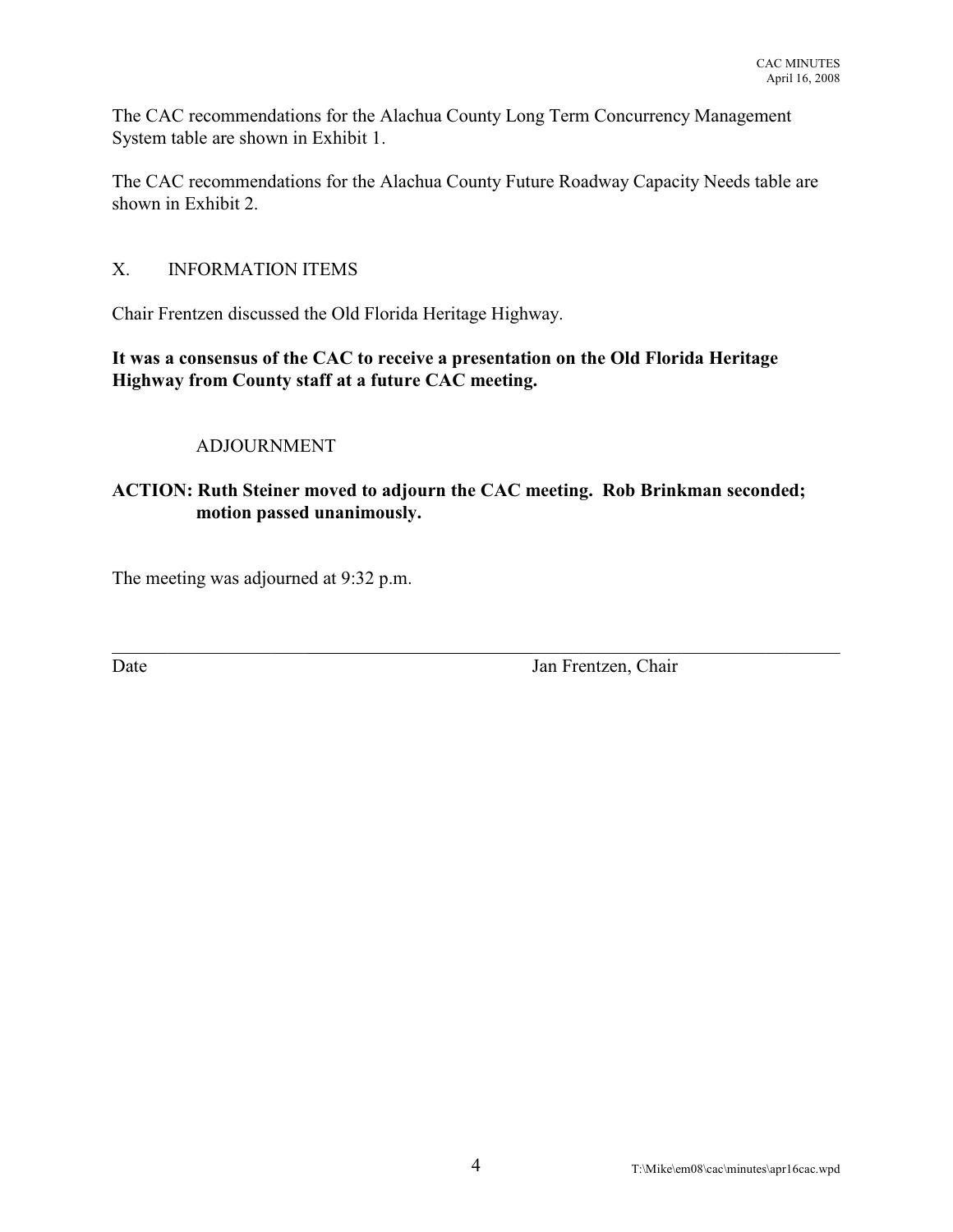# **EXHIBIT 1**

# **CITIZENS ADVISORY COMMITTEE RECOMMENDATIONS**

| <b>LONG TERM CONCURRENCY MANAGEMENT SYSTEM</b> |                                                                                   |                                                                  |  |  |
|------------------------------------------------|-----------------------------------------------------------------------------------|------------------------------------------------------------------|--|--|
| <b>Segment</b><br><b>Number</b>                | Road Segment/Service Area                                                         | <b>Proposed Modification</b>                                     |  |  |
| A                                              | SW 143 <sup>rd</sup> Street - Newberry (SR 26) to SW 8 <sup>th</sup>              | Upgrade, 2 lanes                                                 |  |  |
| A                                              | SW 8 <sup>th</sup> Avenue, West of Tioga                                          | Extend SW 8 <sup>th</sup> Avenue, 2 lanes                        |  |  |
| A                                              | SW 8 <sup>th</sup> Avenue- Tioga to SW 122 <sup>nd</sup> Street                   | Extend SW 8 <sup>th</sup> Avenue, 2 lanes with roundabout        |  |  |
| A                                              | SW 8 <sup>th</sup> Avenue- SW 67 <sup>th</sup> Terrace to SW 20 <sup>th</sup> Ave | Extend SW 8 <sup>th</sup> Avenue 2 lanes with roundabout         |  |  |
| B                                              | NW 115 <sup>th</sup> Street                                                       | New Construction, 2 lanes, avoid strategic ecosystem             |  |  |
| B                                              | NW 122 <sup>nd</sup> Street                                                       | Extend SW 122 <sup>nd</sup> , 2 lanes, avoid strategic ecosystem |  |  |
| B                                              | NW 115 <sup>th</sup> /122 <sup>nd</sup> Street, Connector                         | New Construction, 2 lanes, avoid strategic ecosystem             |  |  |
| $\mathcal{C}$                                  | NW 23 <sup>rd</sup> Avenue - NW 55 <sup>th</sup> to NW 98 <sup>th</sup>           | Widen, 4 lanes, Including Bridge Widening                        |  |  |
| D                                              | SW $20th$ Avenue - SW $61st$ to SW $62nd$                                         | Widen, 4 lanes, Including Bridge Widening                        |  |  |
| E                                              | NW 23rd Avenue- NW 98th St to NW 143rd St                                         | Extend NW 23 <sup>rd</sup> , 2 lanes, avoid strategic ecosystem  |  |  |
| $\mathbf F$                                    | SW 107 <sup>th</sup> Street - Archer Rd (SR 24) to SW 85 <sup>th</sup>            | Upgrade, 2 lanes                                                 |  |  |
| $\mathbf{F}$                                   | SW 85 <sup>th</sup> Avenue - SW 107 <sup>th</sup> to SW 91 <sup>st</sup>          | New Construction, 2 lanes                                        |  |  |
| G                                              | SW 85 <sup>th</sup> Avenue - Williston (SR 121) to SW 75 <sup>th</sup>            | New Construction, 2 lanes                                        |  |  |
| G                                              | SW 75 <sup>th</sup> Avenue - Brytan to SW 85 <sup>th</sup>                        | Upgrade, 2 lanes                                                 |  |  |